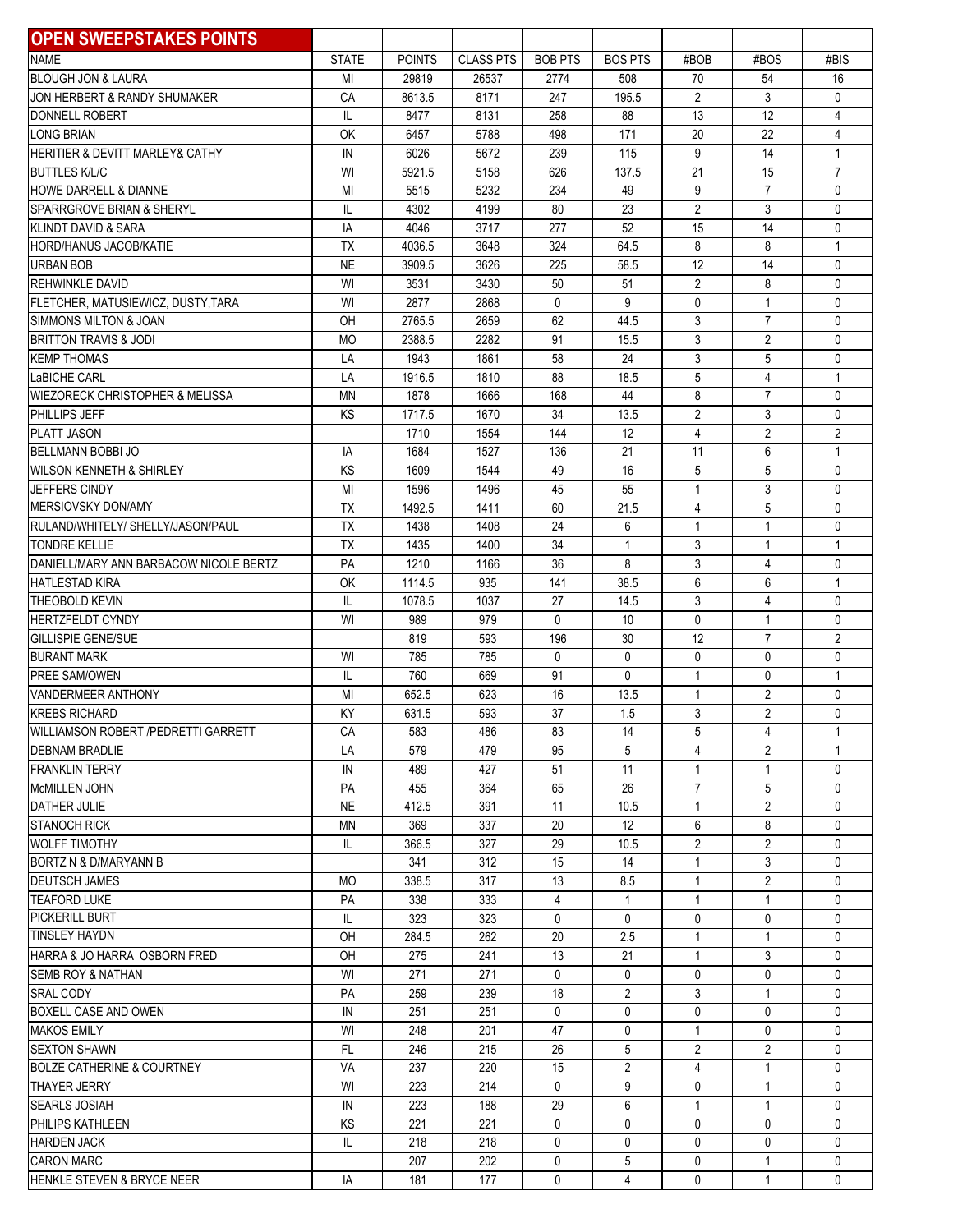| <b>WIEZOREK NICHOLAS</b>                            | ΜN           | 176            | 124              | 47             | 5              | 3              | 2              | 0            |
|-----------------------------------------------------|--------------|----------------|------------------|----------------|----------------|----------------|----------------|--------------|
| <b>HAMPTON LISA</b>                                 | AK           | 170.5          | 159              | 10             | 1.5            | $\mathbf{1}$   | -1             | $\Omega$     |
| <b>CRONKITE BEN</b>                                 | <b>MD</b>    | 170            | 170              | 0              | 0              | $\mathbf{0}$   | 0              | $\mathbf{0}$ |
| <b>ALAGA HALEIGH</b>                                |              | 151            | 151              | 0              | 0              | $\mathbf{0}$   | 0              | $\mathbf{0}$ |
| <b>HICKS JERRY</b>                                  | IL           | 140            | 138              | $\overline{2}$ | 0              | $\overline{2}$ | 0              | $\mathbf{0}$ |
| <b>RUSSELL JESSICA</b>                              | CA           | 140            | 135              | $\mathbf{0}$   | 5              | $\mathbf{0}$   | $\overline{2}$ | $\mathbf{0}$ |
| <b>HUBER MICHELLE</b>                               | <b>NE</b>    | 133            | 132              | 0              | 1              | $\mathbf 0$    | $\mathbf{1}$   | $\mathbf{0}$ |
| <b>NELSON ANNA</b>                                  | <b>MN</b>    | 131            | 116              | 15             | 0              | $\mathbf{1}$   | 0              | $\mathbf{0}$ |
| YOUNG JEFF                                          | IN           | 125            | 125              | 0              | 0              | $\mathbf{0}$   | 0              | $\mathbf{0}$ |
| <b>ROBERTS JENNIFER</b>                             | <b>TX</b>    | 122.5          | 111              | $\overline{2}$ | 9.5            | $\mathbf{1}$   | $\mathbf 1$    | $\mathbf{0}$ |
| <b>FEATHERSON KRISTEN</b>                           | CA           | 122            | 109              | 11             | $\overline{2}$ | $\mathbf{1}$   | $\mathbf{1}$   | $\mathbf{0}$ |
| SAGGARS, KEVIN                                      | IN           | 114            | 114              | 0              | 0              | $\mathbf{0}$   | 0              | $\mathbf{0}$ |
| <b>POFFENBERGER JEFF</b>                            | <b>MD</b>    | 109.5          | 94               | 13             | 2.5            | $\mathbf{1}$   | $\mathbf{1}$   | $\mathbf{0}$ |
| <b>RUGEN DAVID &amp; KEVIN</b>                      | <b>MO</b>    | 99             | 99               | 0              | 0              | $\mathbf{0}$   | 0              | $\mathbf{0}$ |
| <b>WILSON DARIN</b>                                 | KS           | 92             | 92               | 0              | 0              | $\mathbf{0}$   | 0              | $\mathbf{0}$ |
|                                                     |              |                |                  |                |                | $\mathbf{0}$   |                |              |
| <b>DREWS KENNETH</b>                                | TX           | 83             | 83               | 0              | 0              |                | 0              | $\mathbf{0}$ |
| <b>POLASIK ABIGAIL</b>                              |              | 76.5           | 66               | 0              | 10.5           | $\mathbf{0}$   | $\mathbf{1}$   | $\mathbf{0}$ |
| <b>SWARTZ CHAYLEIGH</b>                             | IN           | 74             | 74               | 0              | 0              | $\mathbf{0}$   | 0              | $\mathbf{0}$ |
| KOCHER OWEN & EMILY                                 | IN           | 71             | 71               | 0              | 0              | $\mathbf{0}$   | 0              | $\mathbf{0}$ |
| <b>OTTO JESSICA</b>                                 | <b>MN</b>    | 66             | 66               | 0              | 0              | $\mathbf{0}$   | 0              | $\mathbf{0}$ |
| HUTCHESON/LENTZ AMANDA/RYAN                         | OH           | 65             | 65               | 0              | 0              | $\mathbf{0}$   | 0              | $\mathbf{0}$ |
| <b>KESSLER JON/KAREN</b>                            |              | 60             | 60               | 0              | 0              | $\mathbf{0}$   | 0              | $\mathbf{0}$ |
| SCHAFER, WAYNE & SERENA & LEXI DURHAM               |              | 57             | 57               | 0              | 0              | $\mathbf{0}$   | 0              | $\mathbf{0}$ |
| <b>SELL AIDEN</b>                                   | PA           | 56             | 56               | 0              | 0              | $\mathbf{0}$   | 0              | $\mathbf{0}$ |
| <b>WAITE MARIE</b>                                  | OH           | 42             | 42               | 0              | 0              | $\mathbf{0}$   | 0              | $\mathbf{0}$ |
| <b>VIS JAMES</b>                                    | <b>SD</b>    | 40             | 40               | 0              | 0              | $\mathbf{0}$   | 0              | $\mathbf{0}$ |
| <b>WILEY MICHAEL</b>                                |              | 39             | 30               | 9              | 0              | $\overline{4}$ | 0              | $\mathbf{0}$ |
| <b>SCHAFER WAYNE</b>                                | IL           | 39             | 38               | 0              | 1              | $\mathbf{0}$   | $\mathbf{1}$   | $\mathbf{0}$ |
| <b>REAGAN ISABELLA</b>                              | CA           | 38             | 38               | 0              | 0              | $\mathbf{0}$   | 0              | $\mathbf{0}$ |
| <b>GERDEMAN MICHAEL &amp; JESSICA</b>               | <b>MO</b>    | 34             | 34               | 0              | 0              | $\mathbf{0}$   | 0              | $\mathbf{0}$ |
| POLASIK MISTY                                       |              | 18             | 18               | 0              | 0              | $\mathbf 0$    | 0              | $\mathbf{0}$ |
| <b>WEST RAEGAN</b>                                  | OH           | 15             | 15               | 0              | 0              | $\mathbf{0}$   | $\mathbf{0}$   | 0            |
| <b>BROWN SARAH</b>                                  | IL           | 14             | 14               | 0              | 0              | $\mathbf{0}$   | 0              | 0            |
|                                                     |              |                |                  |                |                |                |                |              |
| <b>OPEN FUR POINTS</b>                              |              |                |                  |                |                |                |                |              |
| <b>NAME</b>                                         | <b>STATE</b> | <b>FUR PTS</b> |                  |                |                |                |                |              |
| JON HERBERT & RANDY SHUMAKER                        | CA           | 526            |                  |                |                |                |                |              |
|                                                     |              |                |                  |                |                |                |                |              |
| <b>BLOUGH JON &amp; LAURA</b><br><b>PLATT JASON</b> | MI           | 451<br>216     |                  |                |                |                |                |              |
|                                                     |              |                |                  |                |                |                |                |              |
| SIMMONS MILTON & JOAN<br><b>TINSLEY HAYDN</b>       | <b>OH</b>    | 200            |                  |                |                |                |                |              |
|                                                     | OH           | 192            |                  |                |                |                |                |              |
| <b>FRANKLIN TERRY</b>                               | IN           | 149            |                  |                |                |                |                |              |
| HARRA & JO HARRA OSBORN FRED                        | OH           | 105            |                  |                |                |                |                |              |
| <b>ROBERTS JENNIFER</b>                             | TX           | 90             |                  |                |                |                |                |              |
| <b>REHWINKLE DAVID</b>                              | WI           | $70\,$         |                  |                |                |                |                |              |
| <b>KEMP THOMAS</b>                                  | LA           | 20             |                  |                |                |                |                |              |
|                                                     |              |                |                  |                |                |                |                |              |
| <b>OPEN MEAT PEN POINTS</b>                         |              |                |                  |                |                |                |                |              |
| <b>NAME</b>                                         | <b>STATE</b> | <b>MP PTS</b>  |                  |                |                |                |                |              |
| BELLMANN BOBBI JO                                   | IA           | 70             |                  |                |                |                |                |              |
| KLINDT DAVID & SARA                                 | IA           | 21             |                  |                |                |                |                |              |
| PHILLIPS JEFF                                       | KS           | 20             |                  |                |                |                |                |              |
| HENKLE STEVEN & BRYCE NEER                          | IA           | $\overline{7}$ |                  |                |                |                |                |              |
|                                                     |              |                |                  |                |                |                |                |              |
|                                                     |              |                |                  |                |                |                |                |              |
|                                                     |              |                |                  |                |                |                |                |              |
| YOUTH SWEEPSTAKES POINTS                            |              |                |                  |                |                |                |                |              |
| <b>NAME</b>                                         | <b>STATE</b> | <b>POINTS</b>  | <b>CLASS PTS</b> | <b>BOB PTS</b> | <b>BOS PTS</b> | #BOB           | #BOS           | #BIS         |
| PREE SAM/OWEN                                       | IL.          | 10179          | 9645             | 430            | 104            | 24             | 23             | 5            |
| <b>TINSLEY HAYDN</b>                                | OH           | 9080.5         | 8250             | 687            | 143.5          | 31             | 28             | 3            |
| <b>HATLESTAD KIRA</b>                               | OK           | 3297           | 3060             | 216            | 21             | 16             | 10             | 3            |
| <b>BRITTON KAELA</b>                                | <b>MO</b>    | 3247           | 3073             | 137            | 37             | 4              | 4              | $\mathbf{0}$ |
|                                                     |              |                |                  |                |                |                |                |              |